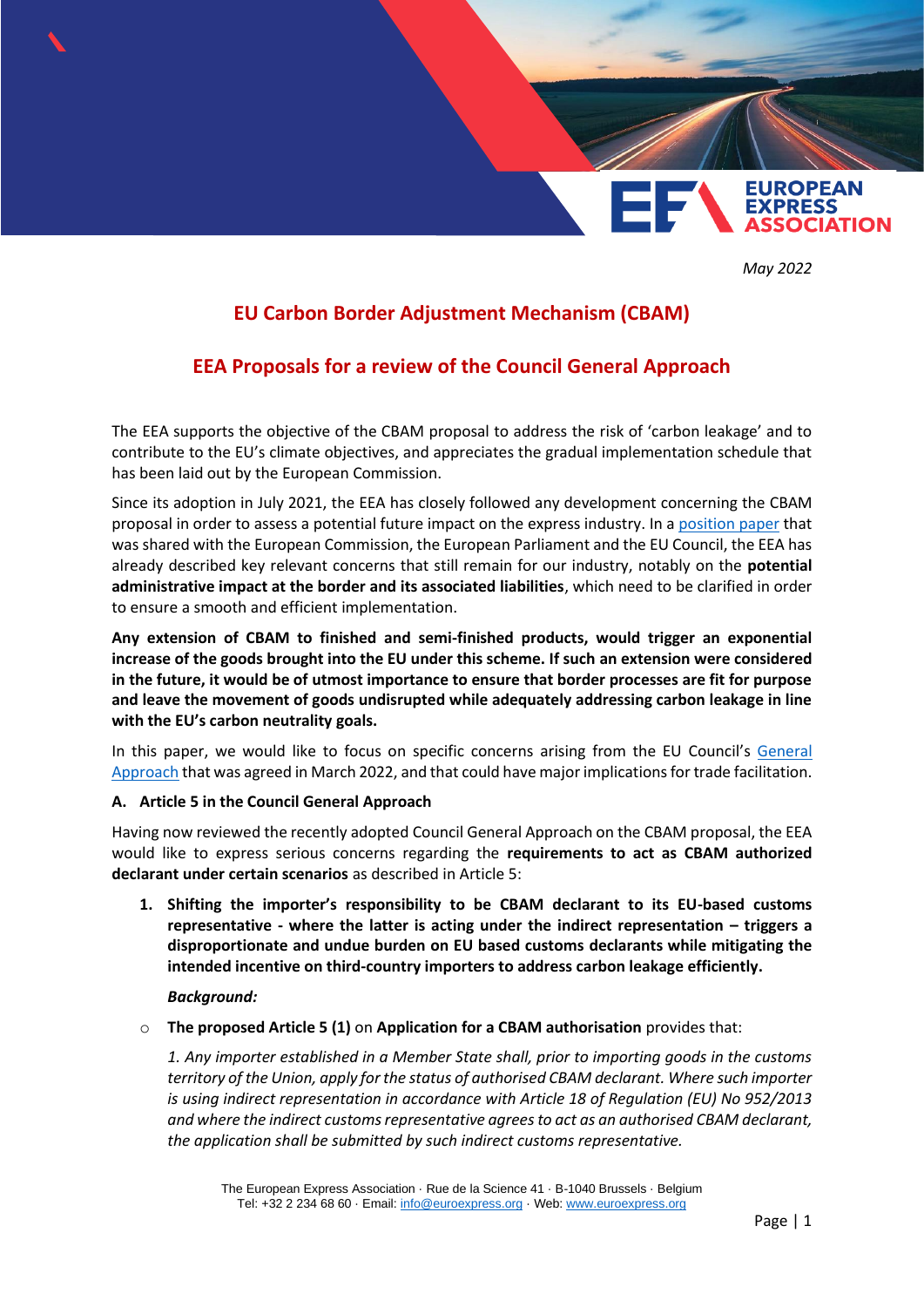According to the General Approach, in the case that a CBAM commodity is imported under indirect representation, the application to act as the authorized CBAM declarant is to be submitted by the indirect customs representative (subject to his/her agreement). In keeping with existing practice for the import of other restricted commodities into the EU, from medical devices to veterinary products, it should always be the importer to submit such an application, regardless of the mode of representation.

*Risks:* 

- **While customs representatives have the proper training and expertise to act on behalf of third-country importers to address customs procedures, they don't have the adequate knowledge and practical means to address the CBAM sustainability obligations of their customers.** In particular, express operators are not in a position to obtain – much less verify – complex information and calculation/claim of embedded emissions of a specific product manufactured by a party in a third country when moving third party goods, nor assume major reporting obligations that they could then become liable for. They are customs brokers and carriers, not dedicated importers or agents specialized in sustainability regulation of the goods transported in their networks. Having to keep records of certified documentation until the fourth year after the CBAM declaration has been (or should have been) submitted would generate considerable additional administrative pressure on customs brokers. Clearly, shifting the responsibility of the CBAM declaration to the customs representative would impose a highly disproportionate and undue burden on EU based customs operators and the national Customs authorities that would need to review those obligations.
- **Allowing third-country importers to divert their responsibility for the CBAM declarations onto their customs representative mitigates the incentive that they have to efficiently address carbon leakage.** By the effect of the indirect representation, we understand the customs representative turned into the CBAM declarant could possibly be held fully accountable for the effectiveness of the CBAM application and the risks tied to it, in case of misdeclaration of information by the importer to the customs representative. Customs representatives would lack enforcement means against the importer in the event of violation. As a result, negligent or badly intended importers could use their customs representative as a shield to protect themselves from their liabilities and responsibility to address carbon leakage.

#### *Recommendations:*

**With that in mind, we would propose that - instead of shifting the CBAM declarant role and related responsibility to the customs representative in case of indirect customs representation- the importer have the option of formally appointing an intermediary to act as authorized CBAM declarant and fulfill the associated obligations, as is current practice in EU customs legislation.** The key element here is that the importer have the flexibility to take on these obligations themselves, request that the carrier take on these obligations subject to a consented approach and process, or appoint a sustainability/CBAM specialist intermediary.

### **2. Acting as authorized CBAM declarant in the case that the importer is established outside the EU**

On a similar note, the General Approach also states that where the importer is not established in the EU, the application to be the CBAM authorized declarant shall be submitted by the indirect customs representative.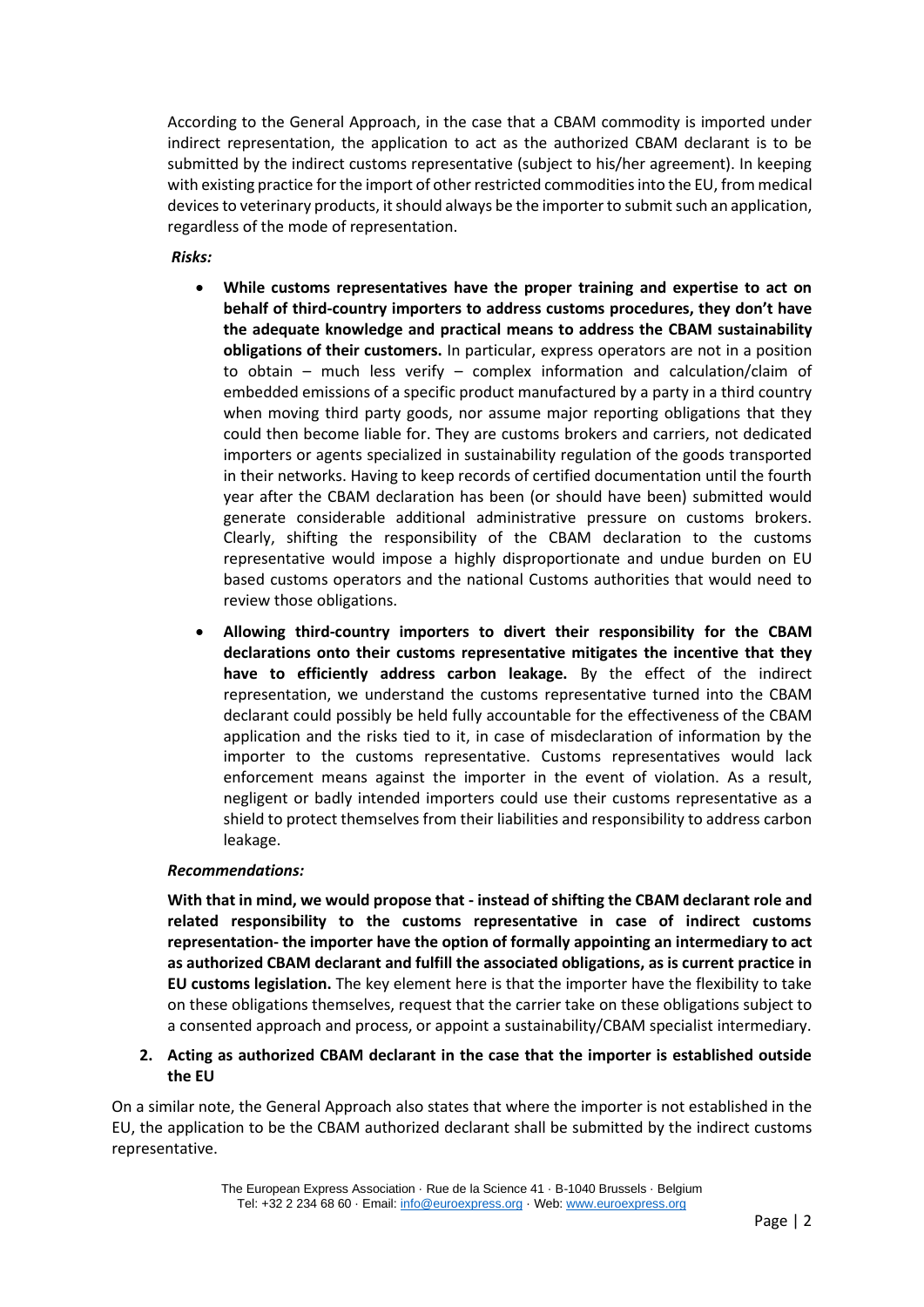The proposed Article 5 (1a) contains that:

*1a. Where the importer is not established in a Member State, the application referred to in paragraph 1 shall be submitted by the indirect customs representative.*

#### *Risks:*

#### o *Risks as described above under 1.*

#### *Recommendations:*

As above, in existing legislations, if the importer is not established in the EU, they should have the ability **to appoint someone who is established to act as the authorized CBAM declarant – this could be the customs representative or a specialist intermediary**.

The recent VAT e-commerce directive, for example, allows non-established sellers to appoint an intermediary to take care of the VAT-related obligations for distance sales of goods sold through the Import One Stop Shop (IOSS). These intermediaries are designated experts that are ideally placed to undertake such responsibilities, where an equivalent CBAM intermediary would also have similar expertise. Furthermore, the EU product safety Regulation<sup>1</sup> provides the possibility to appoint an authorized representative, who is the **third party** in the transaction and bearing all responsibilities.

The EEA agrees with the importance of the CBAM related tasks and responsibilities. However, the EEA strongly supports **the introduction of a system allowing the appointment of an independent CBAM declarant** and not necessarily linked to the customs representative.

The EEA would like to add, that the subject **of the customs representation is one of the major subjects to be reviewed during the upcoming evaluation of the Union Customs Code**. This further supports the establishment of distinct rules for the appointment of a CBAM declarant and related responsibilities.

We should further stress that the provisions contained in Article 5 would be exponentially more detrimental in the case that the scope of the proposed regulation would be amended – either now or in the future – to include finished or semi-finished products. As we have outlined in our earlier positioning, such an increase in scope would mean vastly more products carried by express operators would be subject to CBAM responsibilities.

We urge EU policymakers to consider the potential impact that this could have as a trade restriction.

#### **B. CBAM threshold**

On a separate note, the EEA noticed how in the Council General Approach (Article 27), EU Member States have endorsed **the logic of a threshold up to which all CBAM obligations shall not apply, a proposal that the EEA fully endorses**. The General Approach proposes a threshold of €150 with no limit to the number of imports per year.

While we consider this a good starting point, since this value corresponds to the existing EU duty threshold and the threshold for low value consignments, we consider that such a value will not eliminate many scenarios involving imports by private persons, business-to-consumer (B2C) or other imports which are not reflective of the aim of the legislation, which is to capture largescale imports of the raw materials in scope. The EEA would instead propose a **weight threshold of 1000 kg under which CBAM obligations should not apply**. This threshold already exists in EU customs legislation (see Art.

 $^1$  Regulation (EU) 2019/1020 of the European Parliament and of the Council of 20 June 2019 on market surveillance and compliance of products and amending Directive 2004/42/EC and Regulations (EC) No 765/2008 and (EU) No 305/2011

The European Express Association · Rue de la Science 41 · B-1040 Brussels · Belgium Tel: +32 2 234 68 60 · Email: [info@euroexpress.org](mailto:info@euroexpress.org) · Web: [www.euroexpress.org](http://www.euroexpress.org/)